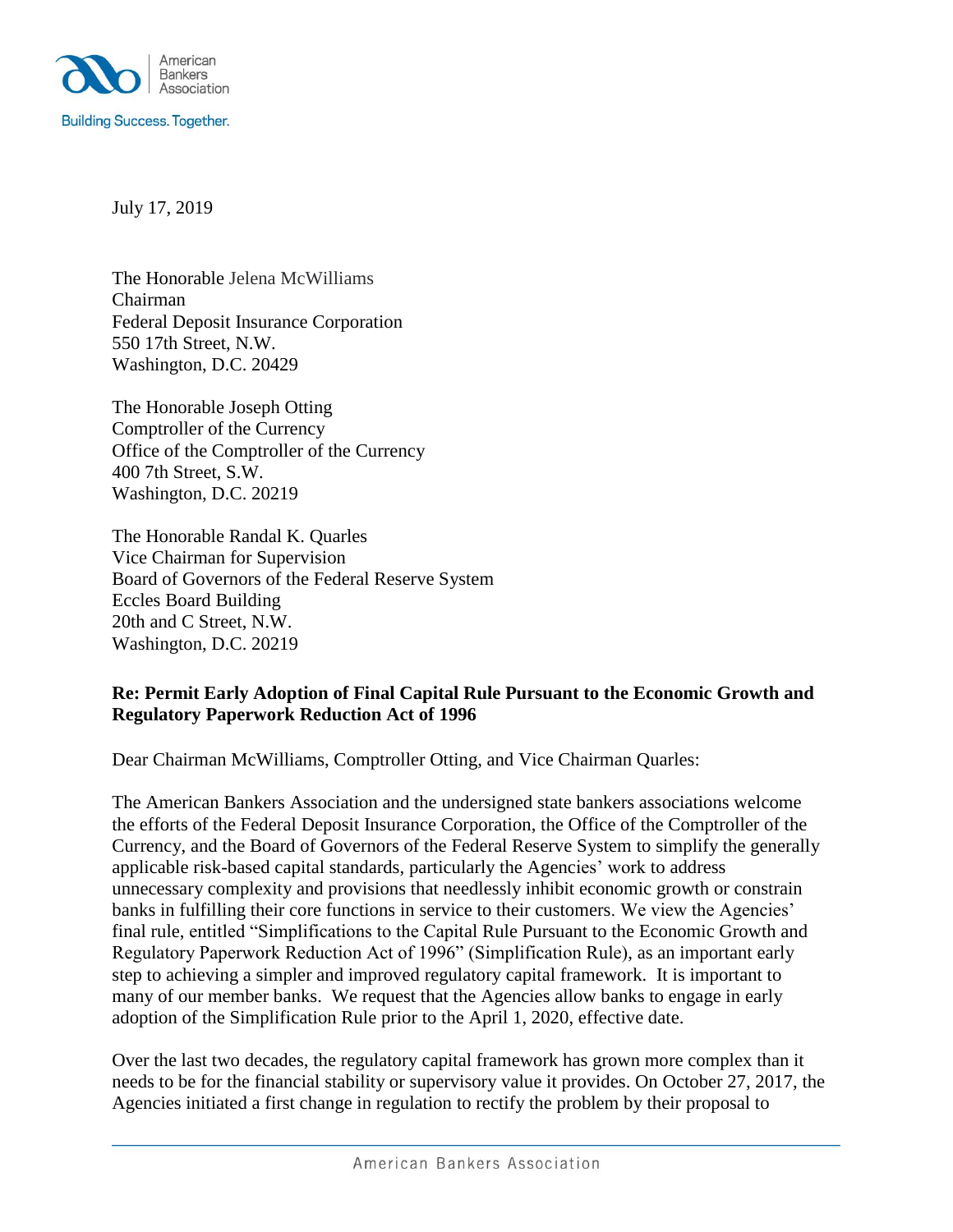simplify the capital rules for non-advanced approaches banks. However, after the comment period closed on December 26, 2017, the proposal sat unfinished for a year and a half. On July 9, 2019 the Agencies finally approved the Simplification Rule.

The regulatory deduction provisions are among the more complex aspects of the Basel III final rule. Generally, the provisions include an individual deduction threshold set at 10% of common equity tier 1 (CET1) as well as an "aggregate deduction threshold" for various groups of assets set at 15% CET1. The combination of individual and aggregate deduction thresholds is unnecessarily complex and unwieldy, particularly for our community banks. For example, the final rule includes a sixteen box flow chart for the treatment of investments in the capital of unconsolidated financial institutions. Such complexity offers little value for bank supervisors or bank management. The Simplification Rule amends Basel III by eliminating the 15% deduction limit and raising individual deduction thresholds for mortgage services assets, investments in the capital instruments of unconsolidated financial institutions, and deferred tax assets resulting from timing difference, from 10% to 25%.

While the finalized Simplification Rule streamlines the regulatory deduction treatment, the overall benefit is delayed by an April 1, 2020, effective date. This delayed effective date is an added frustration, considering that our member banks have been waiting for this relief since 2017. We encourage the banking agencies to allow for more immediate benefits to banks and their customers by permitting institutions to opt for early adoption of the Simplification Rule before the rule's April 1, 2020, effective date. We believe that such a technical amendment could be made prior to the rule's publication in the Federal Register.